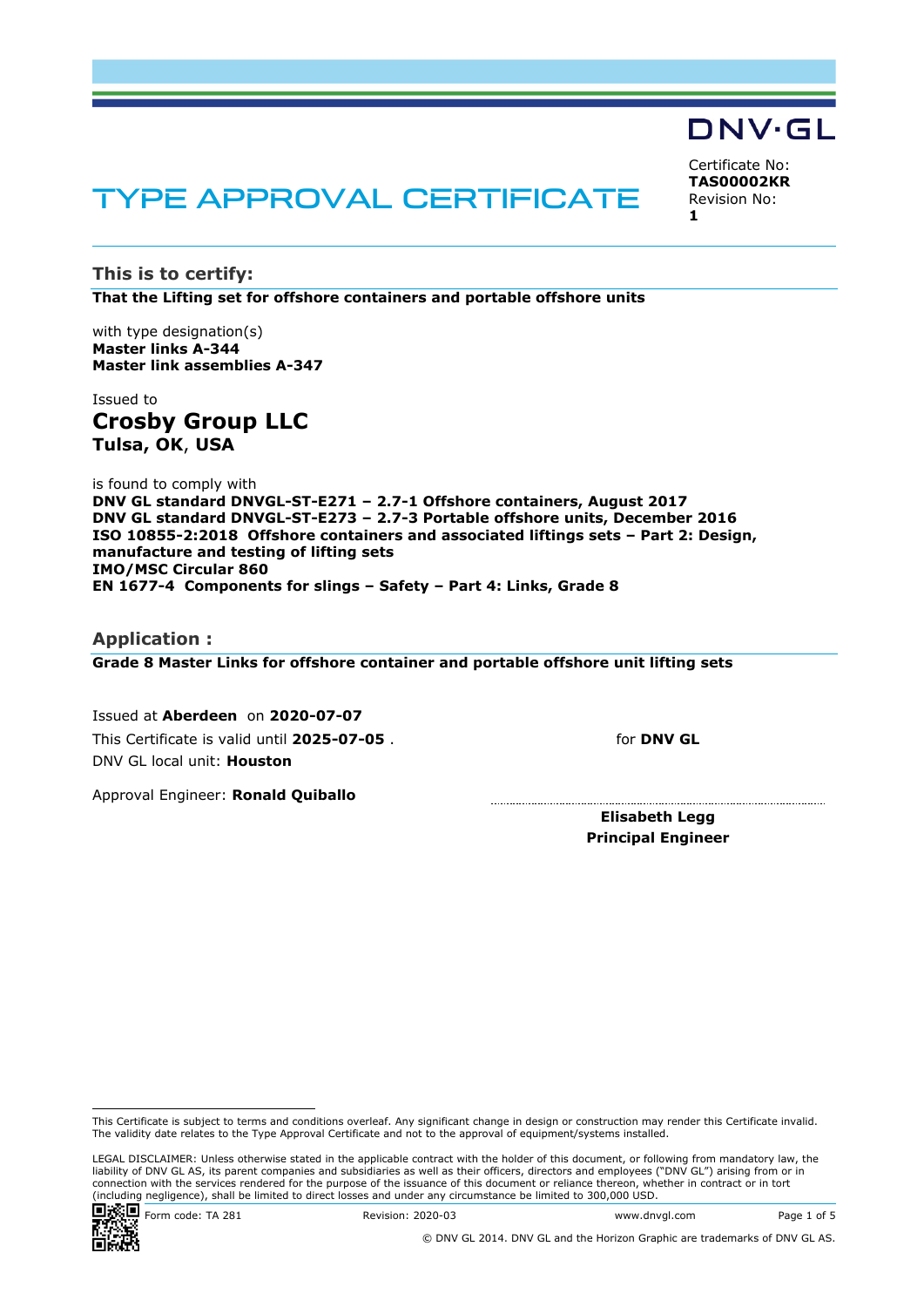# **Manufactured**

Crosby Zimmermann Boulay, France DNV GL local office: Antwerp

Crosby Group LLC takes responsibility that both design and production are in compliance with the Rules, Standards and/or Regulations listed on page 1 of this Type Approval Certificate.

### **Product description**

This type approval replaces TAS000001V and previous revisions of TAS00002KR.

Links and link assemblies for use in lifting sets certified in accordance with DNVGL-ST-E271 and DNVGL-ST-E273.

Detailed product information and range of certified products covered by this Type Approval are listed in Appendix 1.

DNV GL has accepted some components with internal dimensions smaller than Table 2 in EN 1677-4. these are marked in Appendix 1.

# **Application/Limitation**

Tests to be carried out:

- Production testing: in accordance with DNVGL-ST-E271, EN 1677-4 and quality control procedure No. 4332, Rev. 4, in agreement with the DNV GL surveyor.
- Material to be Charpy impact tested in accordance with DNVGL-ST-E271 section 8.4.

For application of links the minimum working load limit (WLL) shall be decided in accordance with the strength requirements for lifting sets as given in DNVGL-ST-E271 section 8.

The manufacturer shall issue product certificates in accordance with DNVGL-ST-E271 section 8.5, using the certificate form . This certificate form shall only be used for links certified in accordance with this type approval.

#### **For links manufactured in accordance with DNVGL-ST-E273**

Prior to selection of links the minimum required working load limit (WLL) shall be determined in accordance with strength requirements for master links as given in DNVGL-ST-E273 section 7.3.5. Resulting sling force (RSF) can be found in the Design Verification Report (DVR) issued by DNV GL for the portable offshore unit. The DVR shall be available for the link manufacturer.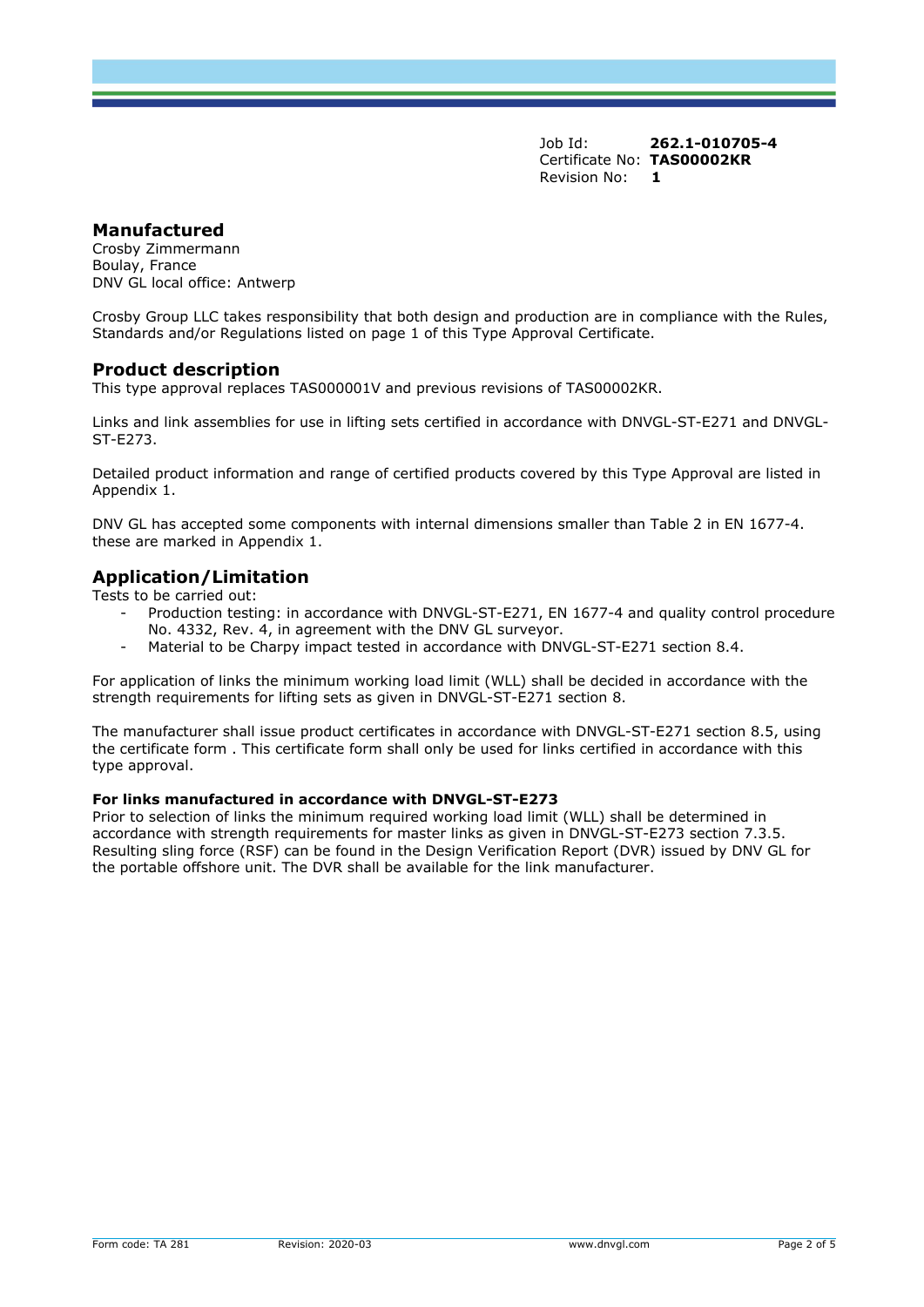# **Type Approval documentation**

#### **Tests carried out**

Prototypes tested in accordance with DNVGL-ST-E271 and EN 1677-4.

#### **Marking of product**

Marking shall be in accordance with DNVGL-ST-E271 section 8 and EN 1677-4.

#### **Periodical assessment**

In order to maintain the validity of the type approval, periodic assessments shall be carried out by a DNV GL surveyor. Intervals between assessments shall not exceed 6 months.

## **END OF CERTIFICATE**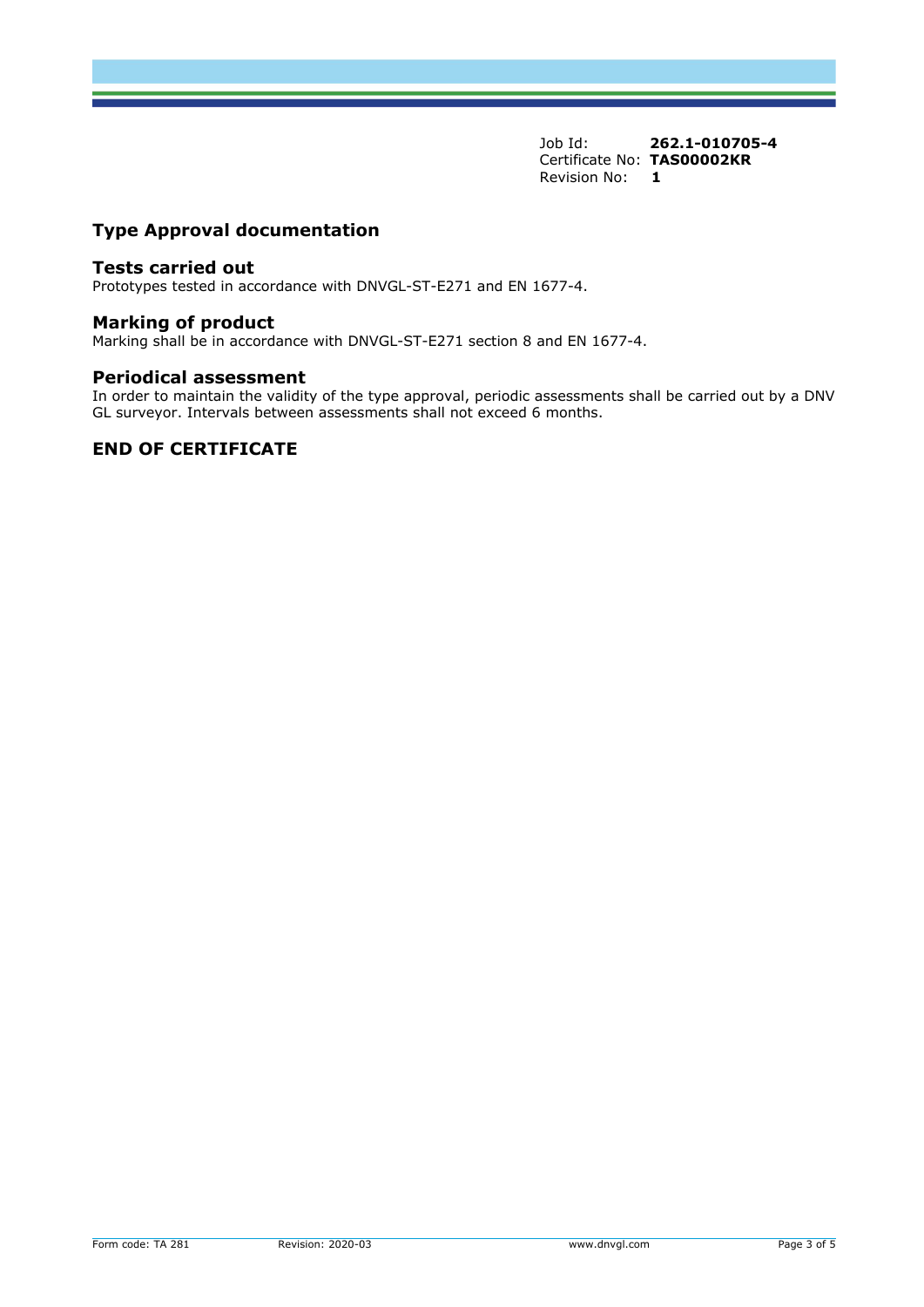# **Appendix 1**

Product description and details

#### **Welded master links type A-344**

| <b>Type</b> | <b>Diameter</b> | <b>Size designation</b>      | <b>WLL</b> | <b>MPF</b> | <b>MBF</b> |
|-------------|-----------------|------------------------------|------------|------------|------------|
|             | [mm]            | $(D \times W \times L)$ [mm] | [t]        | [KN]       | [kN]       |
| 344         | 12              | 12 x 60 x 120                | $1.6***$   | 39         | 78         |
| 344         | 13              | 13 x 60 x 120                | $2.5***$   | 61         | 123        |
| 344         | 17              | 17 x 90 x 160                | $4.1***$   | 101        | 201        |
| 344         | 19              | 19 x 90 x 160                | $6.7***$   | 164        | 329        |
| 344         | 20              | 20 x 80 x 150 *              | $6.7***$   | 164        | 329        |
| 344         | 22              | 22 x 90 x 170 *              | 8.5        | 208        | 417        |
| 344         | 22              | 22 x 100 x 180               | 8.5        | 208        | 417        |
| 344         | 22              | 22 x 145 x 275               | 6.3        | 155        | 309        |
| 344         | 25              | 25 x 115 x 210               | 11.5       | 282        | 564        |
| 344         | 25              | 25 x 100 x 190 *             | 11.5       | 282        | 564        |
| 344         | 25              | 25 x 145 x 275               | 8.9        | 218        | 437        |
| 344         | 28              | 28 x 110 x 210 *             | 12.9       | 316        | 633        |
| 344         | 28              | 28 x 145 x 275               | 13.0       | 319        | 638        |
| 344         | 31              | 31 x 145 x 275               | 17.0       | 417        | 834        |
| 344         | 32              | 32 x 140 x 270               | 17.0       | 417        | 834        |
| 344         | 36              | 36 x 155 x 285               | 24.0       | 589        | 1177       |
| 344         | 38              | 38 x 140 x 270               | 31.5       | 773        | 1545       |
| 344         | 40              | 40 x 160 x 300               | 28.1       | 689        | 1378       |
| 344         | 45              | 45 x 140 x 250 *             | 32.0       | 785        | 1570       |
| 344         | 45              | 45 x 170 x 320               | 38.3       | 939        | 1879       |
| 344         | 45              | 45 x 180 x 340               | 38.3       | 939        | 1879       |
| 344         | 50              | 50 x 200 x 380               | 45.0       | 1104       | 2207       |
| 344         | 51              | 51 x 215 x 390               | 45.0       | 1104       | 2207       |
| 344         | 57              | 57 x 203 x 406               | 65.3       | 1601       | 3203       |

\*) This size has smaller dimensions than table 2 in EN 1677-4.

\*\*) In accordance with DNVGL-ST-E271 links with WLL <7 tonnes are not allowed to be used as master links in lifting sets for offshore containers. This size is only suitable for portable offshore units.